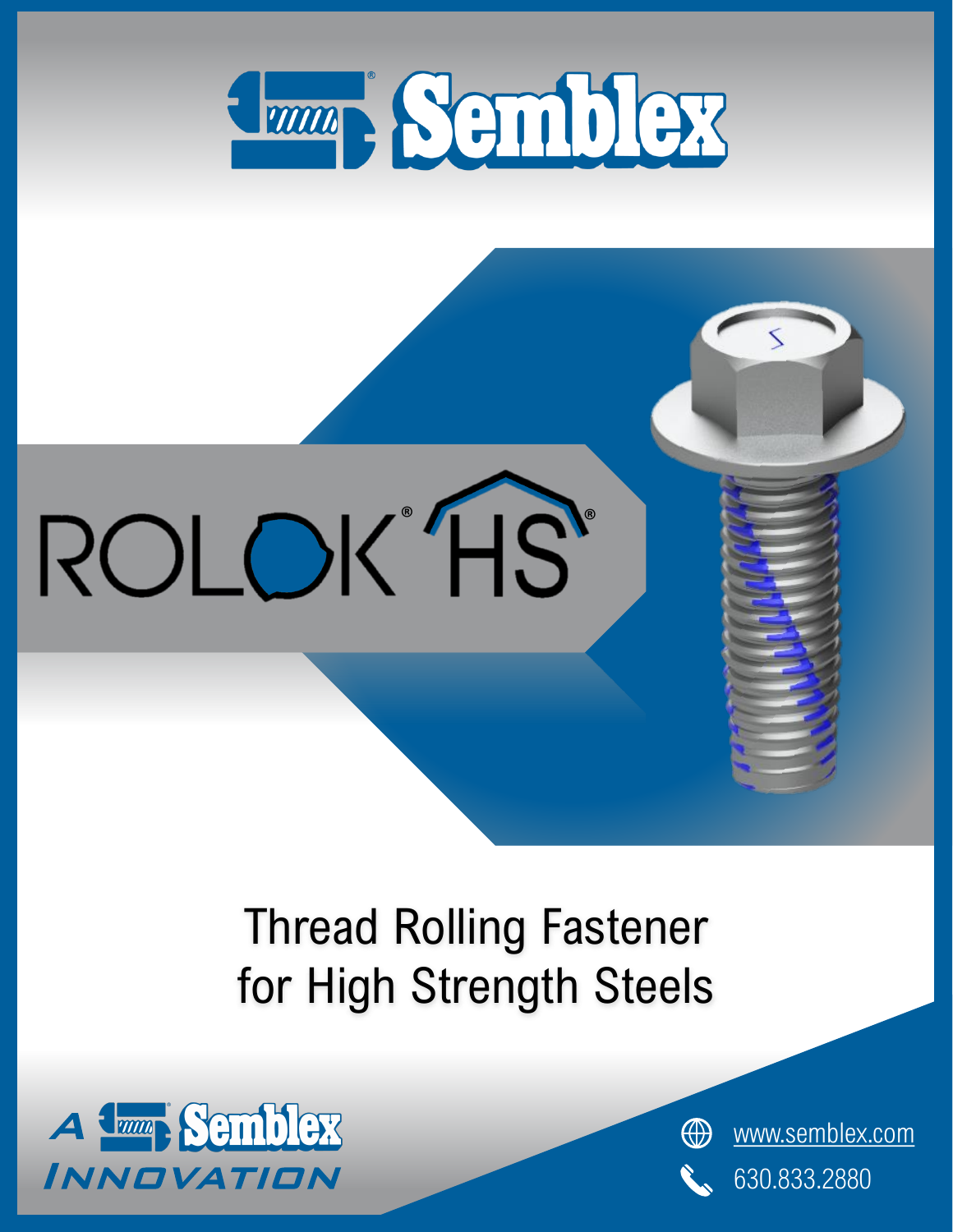

Rolok® spiral **1** lobed feature reduces drive torque

2 Taper design provides self alignment during installation

**3**

**4**

### Features & **Benefits**

Semblex's innovative Rolok HS® design has been specifically developed for the joining of high strength steels. Its unique compound thread angle provides exceptional assembly performance while overcoming thread damage and collapse that plague traditional thread rolling screws.

Large upper flank angle increases **3** compressive strength and reduces shear loading preventing thread collapse

4 Narrow lower flank angle allows serviceability with standard machine screws

**2**

**1**

- Ability to roll form threads into high strength steels between 500-1200 MPa tensile strength
- Excellent drive-to-fail ratio
- High resistance to vibration loosening
- Serviceable with standard machine screws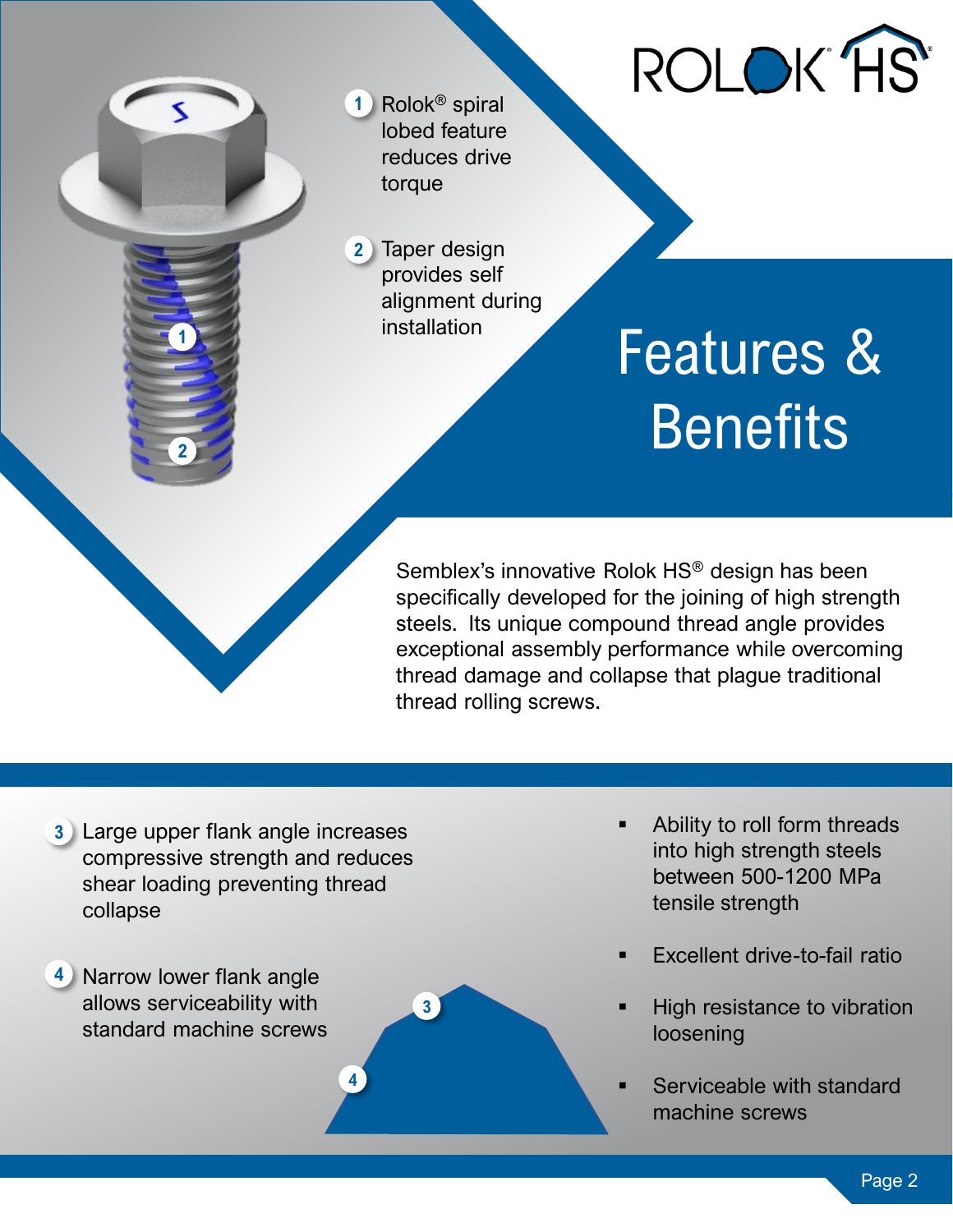

Rolok HS® hole sizing is application dependent, please contact Semblex Engineering Services for details.

4-5 PITCH **IFAD** 



| <b>Screw Length (L)</b> | <b>Tolerance</b> |
|-------------------------|------------------|
| Up to 20mm              | $+0.0/-0.8$ mm   |
| Over 20mm to 40mm       | $+0.0/-1.3$ mm   |
| Over 40mm               | $+0.0/-1.5$ mm   |

| <b>Screw</b><br><b>Size</b> | <b>Circumscribing</b><br>Diameter (C) |      |
|-----------------------------|---------------------------------------|------|
|                             | Max                                   | Min  |
| M4-0.7                      | 4.09                                  | 3.93 |
| $M5-0.8$                    | 5.09                                  | 4.94 |
| M6-1.0                      | 6.10                                  | 5.95 |
| M8-1.25                     | 8.13                                  | 7.98 |
| M10-1.5                     | 10.15                                 | 9.98 |

#### **HEAT TREATMENT**

Case hardening is considered for non-safety critical applications when the mating material is 800 MPa tensile strength or less. All other applications should utilize through hardening with induction hardened lead threads.

#### **FINISH**

A wide variety of coating and plating options are available to meet specific customer requirements for corrosion and joint performance.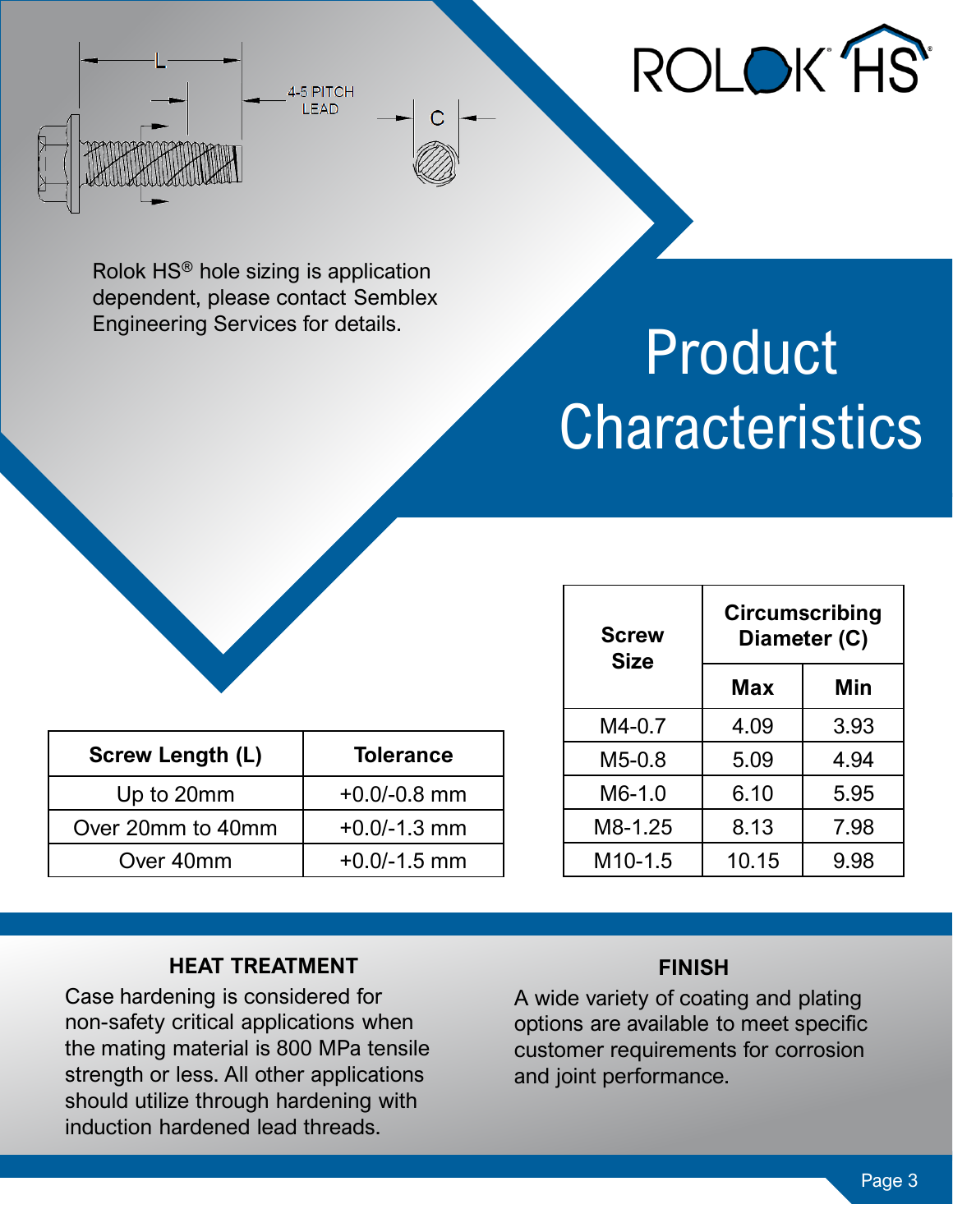

### Performance Data



Torque (Nm)

Torque (Nm)

#### Testing Details:

| Fasteners:    | M5-0.8 X 12mm             |
|---------------|---------------------------|
| Heat Treat:   | <b>Induction Hardened</b> |
| Hole Dia.:    | 4.60, 4.65, 4.70mm        |
| Speed:        | <b>225 RPM</b>            |
| $#$ of Tests: | 90 Per Fastener           |
|               | 30 Per Hole Dia.          |

#### Drive-to-Failure Testing in Flow Drilled QP1200 Steel (Combined Results)



**Competitor** 

Page 4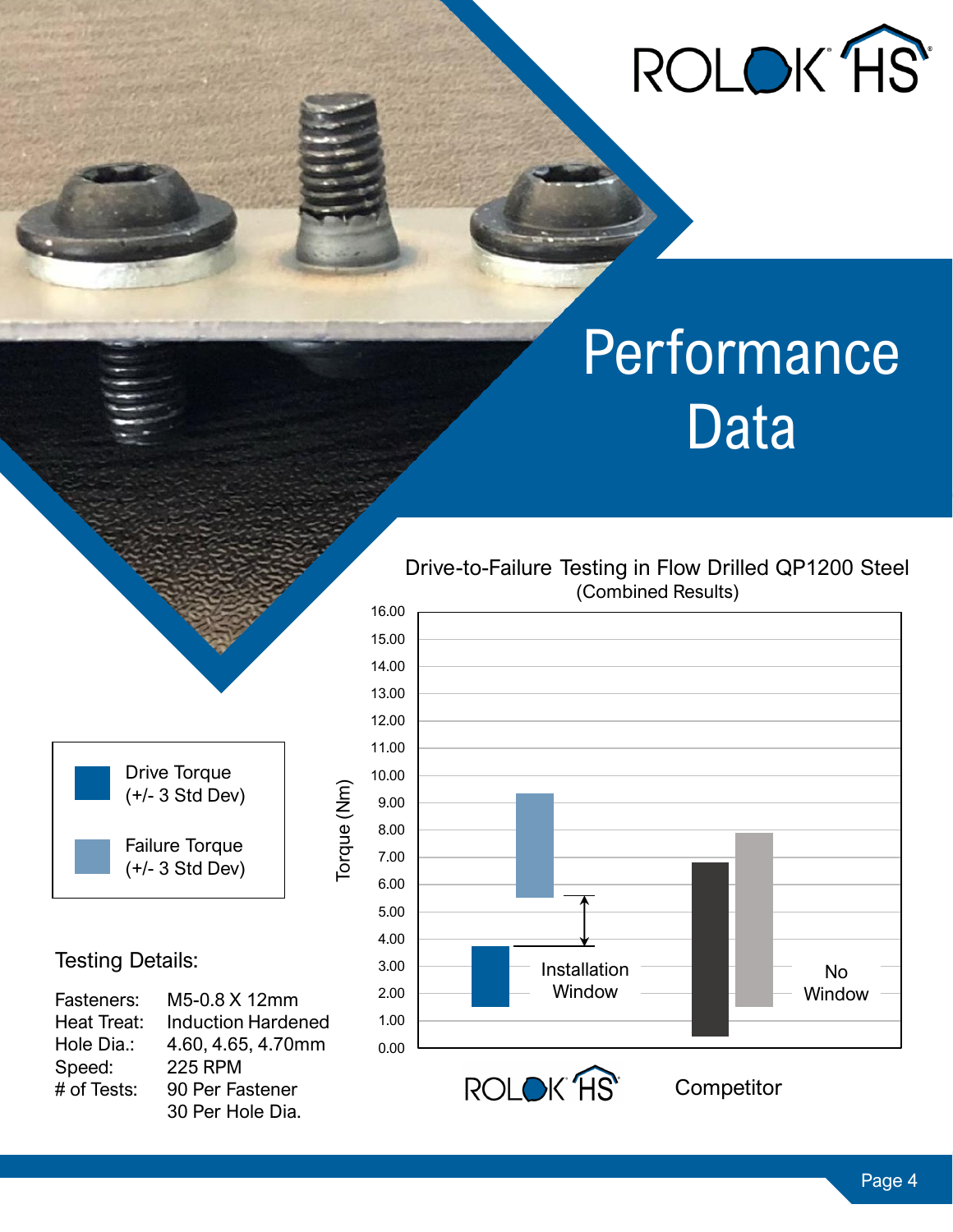

### Performance Data



#### Testing Details:

| Fasteners:  | M8-1.25 X 30mm            |
|-------------|---------------------------|
|             | M6-1.0 X 20mm             |
| Heat Treat: | <b>Induction Hardened</b> |
| Hole Dia.:  | RHS M8: 7.40, 7.60mm      |
|             | RHS M6: 5.55, 5.69mm      |
|             | Comp M8: 7.30, 7.50mm     |
| Speed:      | <b>150 RPM</b>            |
| # of Tests: | 60 Per Fastener           |
|             | 30 Per Hole Dia.          |

#### Drive-to-Failure Testing in 3mm MP800 Steel

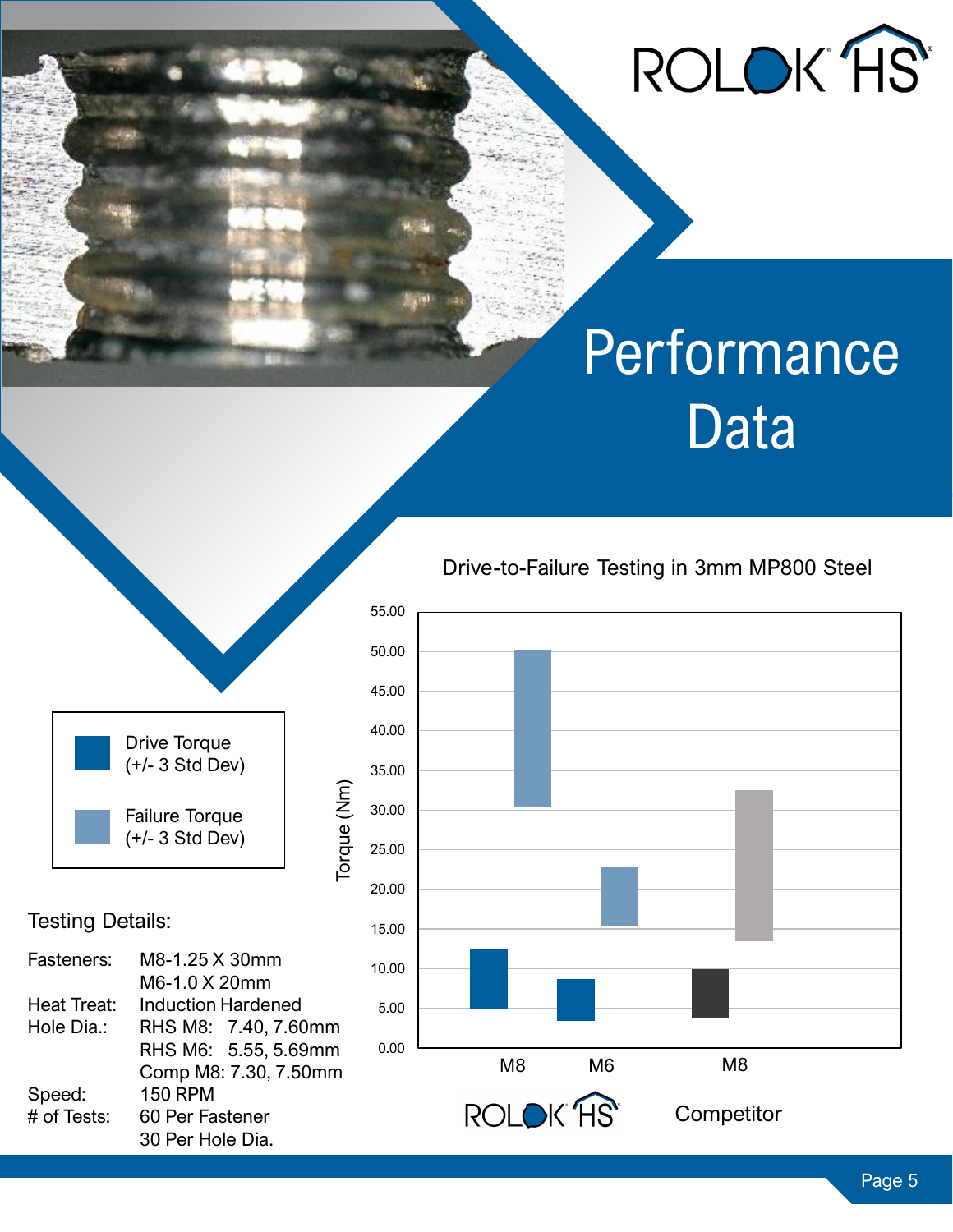## ROLOK HS

### Performance Data



#### Testing Details:

| Fasteners:  | M8-1.25 X 30mm            |
|-------------|---------------------------|
|             | M5-0.8 X 12mm             |
| Heat Treat: | <b>Induction Hardened</b> |
| Hole Dia.:  | RHS M8: 7.40, 7.60mm      |
|             | RHS M5: 4.53, 4.67mm      |
|             | Comp M8: 7.30, 7.50mm     |
| Speed:      | <b>150 RPM</b>            |
| # of Tests: | 60 Per Fastener           |
|             | 30 Per Hole Dia.          |

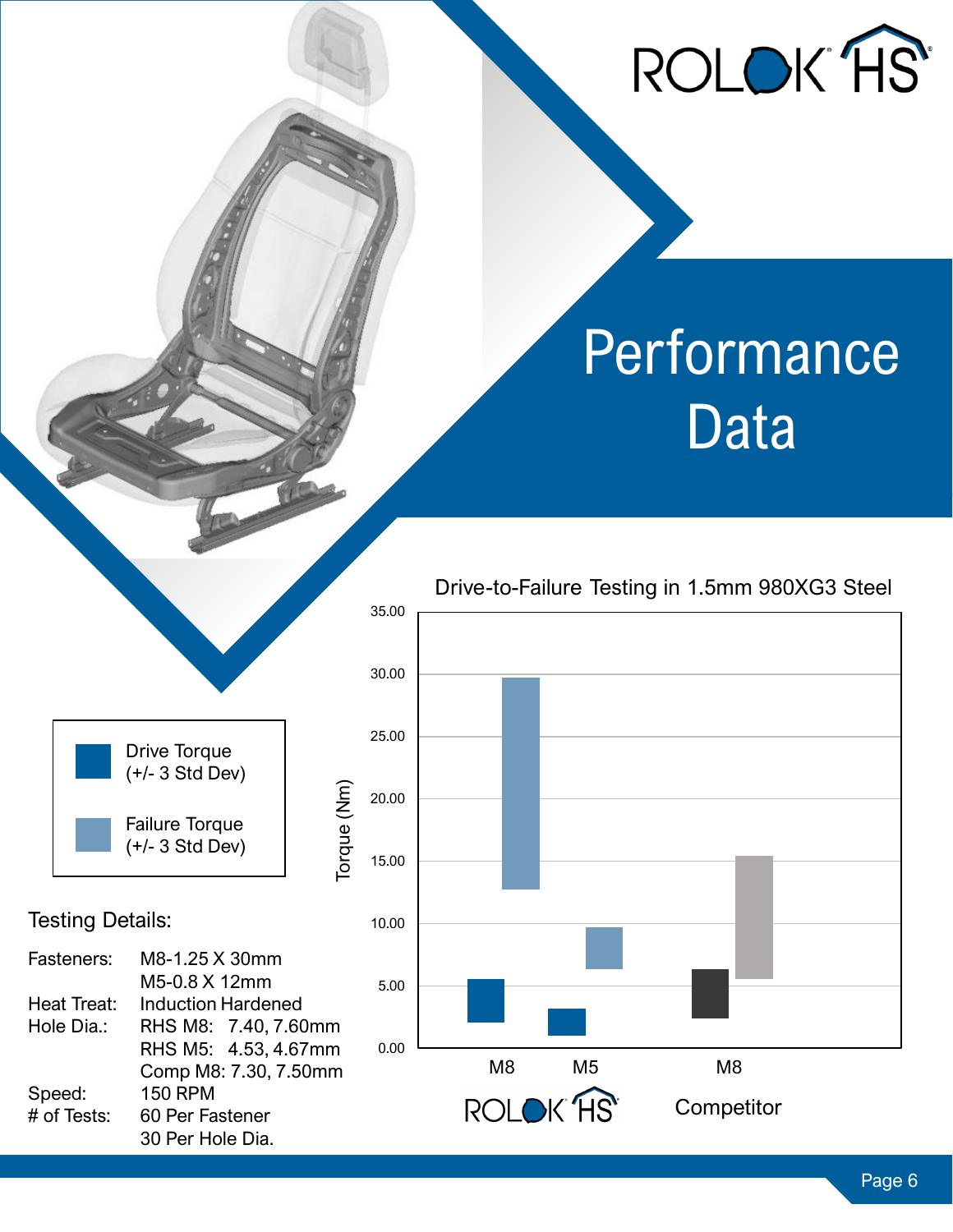

### Performance Image of worn punch **Data**

and resultant holes used for testing



Torque (Nm)

Torque (Nm)

#### Testing Details:

| Fasteners:  | M5-0.8 X 12mm      |
|-------------|--------------------|
| Heat Treat: | Case Hardened      |
| Hole Dia.:  | 4.53, 4.60, 4.67mm |
| Speed:      | <b>225 RPM</b>     |
| # of Tests: | 90 Per Fastener    |
|             | 30 Per Hole Dia.   |

Drive-to-Failure Testing in 3mm HSLA550 (Worn Punch) (Combined Results)





**Competitor**